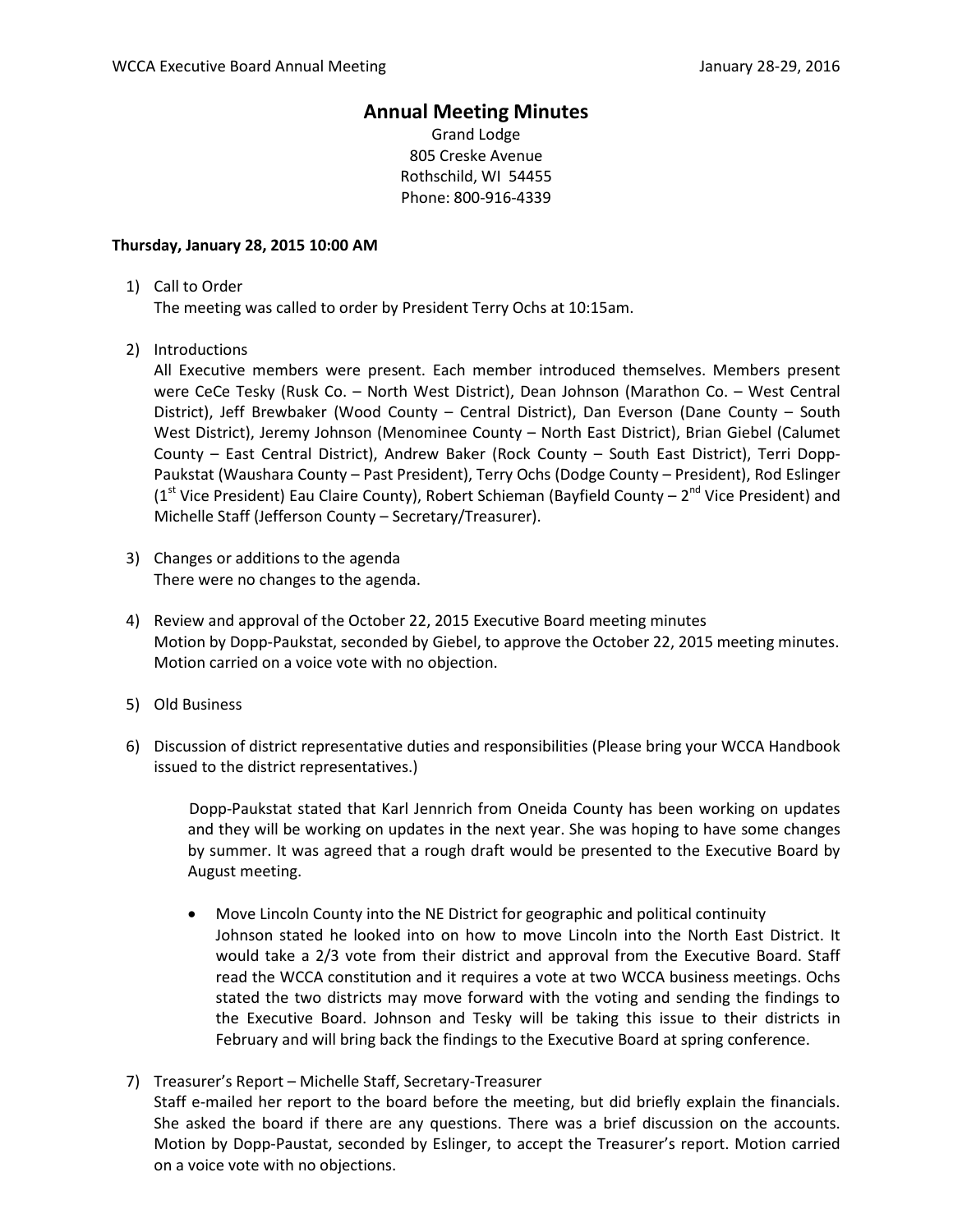8) Audit of 2015 Financials – Audit Committee

Tesky reported that she audited Staff and all records are in order. Motion by Everson, seconded by Eslinger, to approve the audit given by Tesky. Motion passed on a voice vote with no objections.

9) Review and approve WCCA 2016 Operating Budget

Staff gave all members a copy of the proposed 2016 budget. There was a discussion about how much should be put in the entertainment at conferences. Entertainment includes paying for speakers. Motion by Everson, seconded by Tesky, to add \$500 into the entertainment/speaker fees budget for both conferences. The discussion continued on how it would benefit the organization to have high quality speakers. Motion passed on a voice vote with no objection. Eslinger asked about vendor booths and where does the booth fees go. Staff stated that the \$150 fee goes into the scholarship fund. There was a brief discussion on charging vendors the booth fees. Motion by Everson, seconded by Dean Johnson, to award two \$500 scholarships. Motion passed on a voice vote with no objections. It was agreed that a raffle would be conducted at the fall conference.

There was a discussion on leadership training. The discussion revolved around when and where possible leadership training could take place. Dopp-Paukstat will be organizing it for the membership. Godfrey stated it would be better to have a line item for the leadership program. It was mention this program is a benefit to our organization and should be continued. Motion by Dean Johnson, seconded by Tesky, to add a \$500 line item for the leadership program. Motion passed on a voice vote with no objections.

Motion by Schierman, seconded by Dean Johnson, to adopt the 2016 operation budget with the changes made during our discussions. Motion passed on a voice vote with no objections.

Scheriman questioned if the Executive Board should raise the membership dues. There was a discussion on raising dues or raising conference fees. There was discussion on the "extra" funds available to the organization. Motion by Staff, seconded by Tesky, for the WCCA to have a policy to have a surplus of \$15,000 for the contingency fund. Motion passed on a voice vote with no objections.

- 10) Committee Assignments and Appointments for 2016 (See draft assignments spreadsheet)
	- a) Executive Board representation on committees, Standing Committees, and Ad Hoc **Committees**

Eslinger formally resigned as  $1<sup>st</sup>$  Vice President of the WCCA due to personal family reasons. There was a motion by Staff, seconded by Dean Johnson, to appoint Dan Everson as  $1<sup>st</sup>$  Vice President of the WCCA. Motion passed on a voice vote with no objections.

The proposed committee appointments where projected on the screen for view of the Executive Board. There was discussion on proposed members to fill committees. Motion by Staff, Seconded by Tesky, to approved proposed committee assignments. Motion passed on a voice vote with no objections.

- b) Program Coordinator Appointment Proposal Scott Godfrey Motion by Staff, seconded by Tesky, to appoint Scott Godfrey from Iowa County as the 2016 Program Coordinator. Motion passed on a voice vote with no objection.
- c) Web Page Coordinator Appointment Proposal CeCe Tesky Motion by Staff, seconded by Schierman, to appoint CeCe Tesky from Rusk County as Web Page/Decoder Coordinator. Motion passed on a voice vote with no objection and Tesky abstained.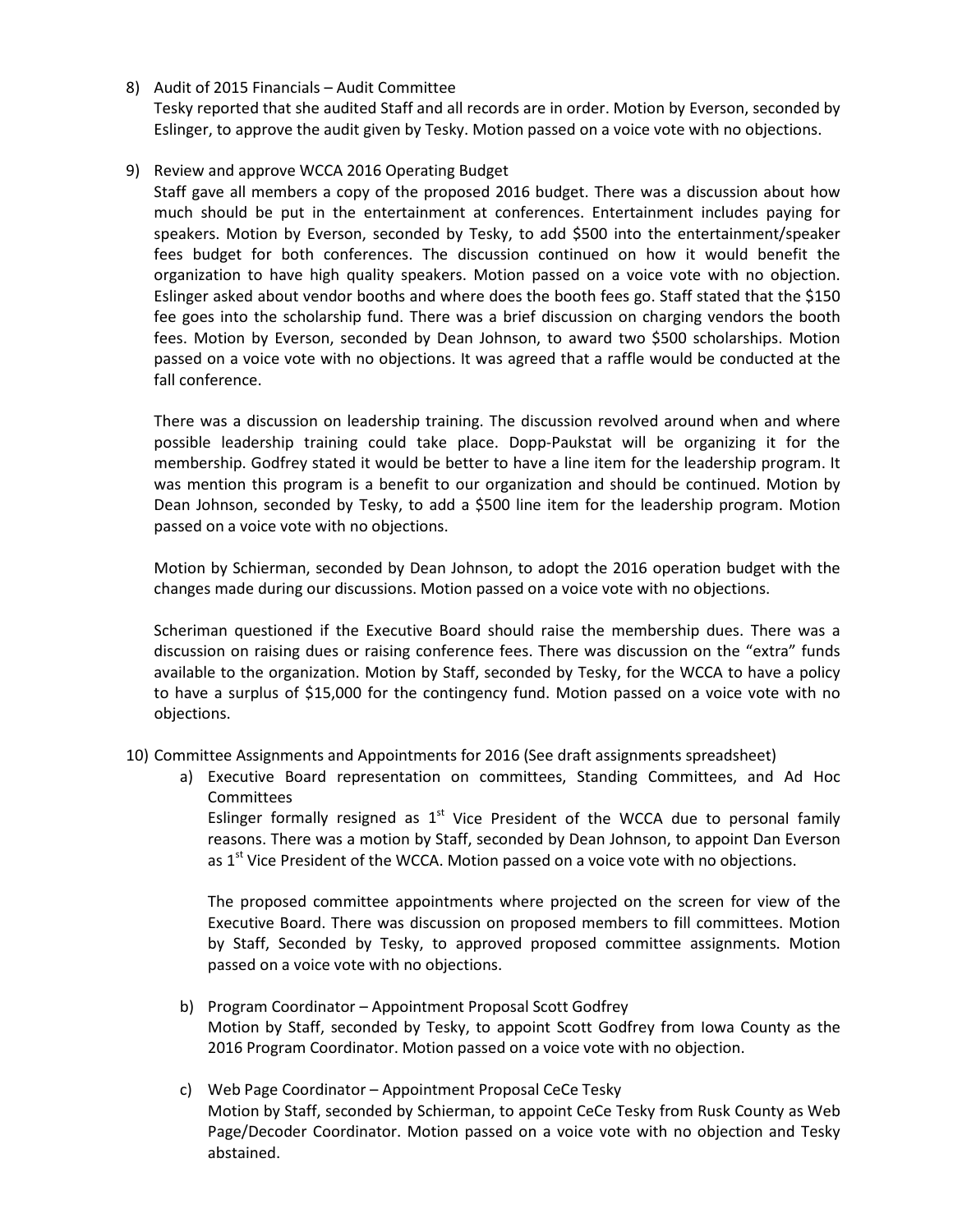- d) State Agency Liaisons and Others Proposed affiliations
	- a. Addition of Dodge County Nate Olsen to DNR NR135 Advisory Council. This appointment was added with appointments of 2016 WCCA Committees. NOTE from Terri: Kevin Lien is the NR135 appointment currently and that has been approved by the DNR. Nate can be an alternate.
- 11) Committee and Project Reports
	- a) Program Coordinator/Conference Committee
		- a. Draft Agenda 2016 Spring Conference To include discussion of POWTS track and attendance options for all sessions and survey monkey findings. Eslinger handed out draft agenda for spring conference. He discussed all items on the agenda. Eslinger and Everson will be working together to complete the final agenda. Everson will finalize it in the next couple of weeks.
		- b. WCCA Spring Conference, March 31st April 1st, 2016, Stoney Creek Inn, Rothschild, WI Leadership Training Part 2? It was decided earlier in the meeting that the leadership would not happen this year but will be scheduled for next spring.
		- c. 2016 Fall Conference select location and dates program guidelines The WCCA Executive Board meetings will be held, June  $17<sup>th</sup>$  and August  $12<sup>th</sup>$ . The Conference Coordinator will try to reserve the fall conference and will try to get October  $12^{th}$  through the  $14^{th}$ .
	- b) Raffle/Scholarship Report Staff will distribute the scholarship application for this spring scholarship as soon as possible.
	- c) Leadership Group Report and Planning for Spring Conference with UWSP CLUE See above for discussion.
	- d) Annual Scholarship Fundraiser at Spring Conference—Raffle vs. Silent Auction/others? It was discussed that the raffle will be in the fall and a silent auction in the spring.
	- e) Legislative Committee/Report—In conjunction with WCA legislative report

a. Topics to include Property Rights Bill, Short Term Rental, others.

There was a lengthy discussion on the role of WCCA, WCA and the legislative process. It was noted that we are administrators and not lobbyists. It was mentioned that the Executive Board should discuss the role of WCCA to the membership so they understand the relationship between WCA and WCCA. Schierman gave out report and it was displayed on the projector. The Executive skipped bills discussed in the past. It was noted that AB523 WCCA had no position because it is a rule that is already in place. It is the bill related to replacement of non-conforming. The WCCA is opposed to AB563 due to the wide effect it may have in the future to all counties. This bill is targeted at Dane County for townships to opt out of county-wide zoning. Everson gave the Executive Board and history of the bill and an update on the bill. It was noted that WCA is opposed. AB568 is the bill related to short term rentals and WCA is opposed. There was a consensus that WCCA does not support this bill. AB571 related to bill forms and the UDC codes. There was concern about some wording in this bill and whether or not it is a building permit. It was noted only 8 or fewer counties do UDC. It was noted that WCCA is partly opposed to this bill.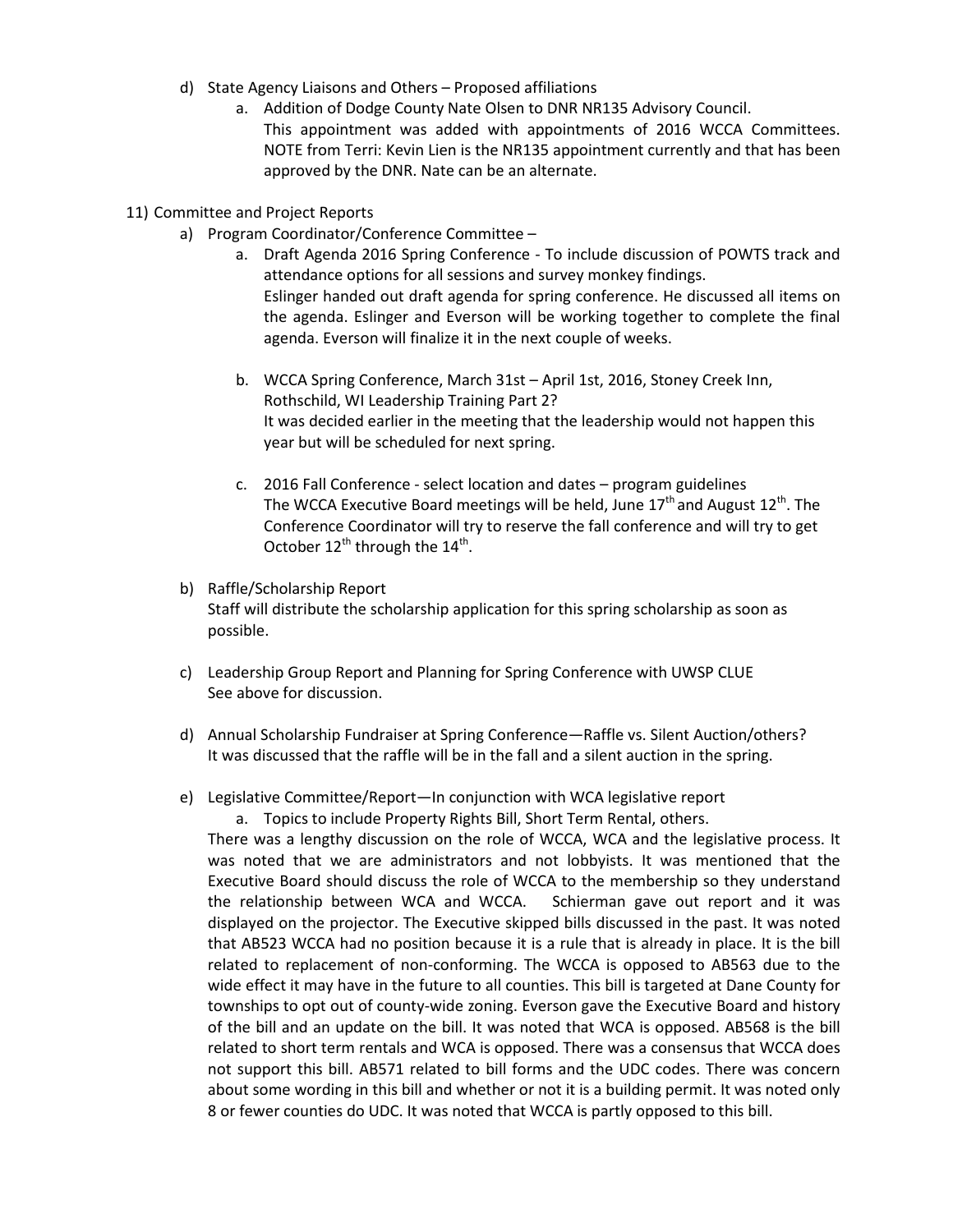AB582 is the vested rights bill, down zoning, vote requirements of rezoning, etc. This bill was a compromise between WCA, WTA, etc., or else the original bill would be passed. In this bill the governing body must be 2/3 notes. This bill adds a provision to replace no permits for shoreland non-conforming structure with a notice to the County Clerk. WCA is now neutral. AB600 is shoreland chapter 30 related to navigable waters. WCCA agreed we are neutral since it is below the ordinary high water mark. AB603 is the "fixed" bill for shoreland. Dopp-Paukstat explained the bill and tells the Board the history of this bill. WCA worked with the bill's author. This bill is expected to pass and counties will need to update their shoreland zoning ordinances again.

Eslinger stated that the Wisconsin Supreme Court just took up a Eau Claire County case in regards to two lots in common ownership. We won't know the outcome of the case for some time.

- f) Administrative Code Committee There was no report.
- g) Nominating Committee There was no report.
- h) Audit Committee It has already was given above.
- i) NR 113 Committee The committee has been disbanded because there was been no proposed administrative code changes.
- j) NR 115 Shoreland/Wetland Committee Kay Lutze from DNR will be presenting at spring conference. At this time the guidebook will not be updated until all changes are finalized. Once the shoreland bills have been passed, the NR115 subcommittee will have a presentation at the spring conference. WWA has contacted WCCA to add a section on wetland/shoreland.
- k) NR 116 Committee There is no report at this time.
- l) Mining Committee Dopp-Paukstat replaced Justin Cavey from Marathon County with Kevin Lien from Trempealeau County. There is no report at this time. There was a discussion on NR145 in relationship to County Non-Metallic mining ordinances.
- m) Working Lands Initiative Committee The Committee has been removed due to the fact farmland provisions have been in place for some time.
- n) Awards/Scholarship Committee The report was given above.
- o) Web Page Committee

Tesky reported that she will have deadlines for the Decoder. The next Decoder article is due February 20<sup>th</sup> and the yearly deadlines are June  $10^{th}$ , September  $10^{th}$  and December  $10<sup>th</sup>$ . She reports to the Executive Board all of her ideas for the Decoder. Tesky reported she made changes on the web site. She explained the areas of the web page she wants to change and that have been changed. Staff suggested to Tesky that she give a brief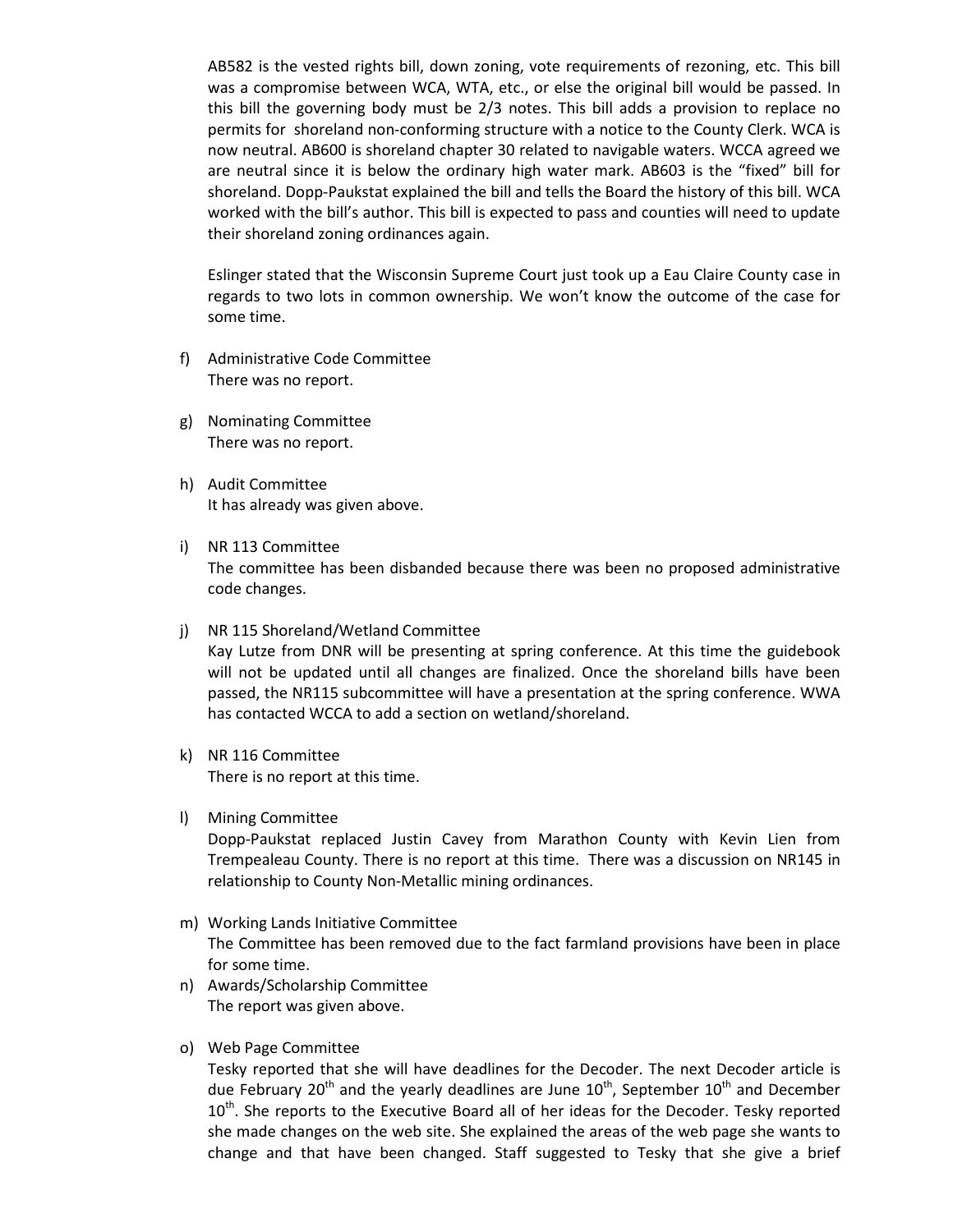presentation at spring conference on all the changes that have been done on the web page.

p) POWTS Code Council

Brewbaker reported that Dale Diamond went to the State POWTS Council and reported back to the WCCA POWTS committee that DSPS is revisiting the administrative code. Some of the areas they will be looking at are tank only replacements, locking devices, electrical, and reporting procedures for A+4 mounds.

- q) POWTS Technical Advisory Committee This committee has been removed due to the fact this state committee is no longer meeting.
- r) Other Committees or Reports

Motion by Everson, seconded by Dean Johnson, to adjourn the meeting at 5:45 pm. Motion carried on a voice vote with no objections.

## **Friday, January 29, 2016 9:00 AM**

The meeting was opened at 9:15 am by President Ochs.

12) District Reports

????

- 13) State Agency and Affiliated Organization Reports
	- a) WI Department of Safety and Professional Services

Matt Janzen was present from DSPS. Janzen reported that Charlie Braatz is retiring and the department will be hiring 2 positions, one as a field position and the other as a plan reviewer. Janzen indicated that all counties will be getting an electrical audit and will be conducting field visits. He indicated that the Code Council is meeting. Dale Diamond is the WCCA representative on the council. Janzen indicated that the technical advisory committee many be forming very soon.

b) WI Department of Natural Resources

Meg Galloway was present from the DNR. Galloway stated that over the past 3 months they have been trying to keep the wheels on the bus going while Gary has been gone. The department does have an accepted offer for the new Floodplain Policy Coordinator and will be announcing the person very soon. She is hoping to hire another additional LTE for the department. The new person will do a lot of outreach effect, doing workshops over the summer and re-doing the department web page. She indicated that FEMA would like all communities to adopt the 2012 model ordinance. Galloway also gave an update for Kay Lutze Shoreland Policy Coordinator. Lutze finished all of the district workshops for the winter and is reviewing 14 ordinances. Lutze wanted Galloway to mention if Counties are revising their shoreland ordinance this spring, please give to Lutze well before the public hearing so she would have time to review.

- c) WI Department of Ag, Trade and Consumer Protection A DATCP representative was not present.
- d) UW Stevens Point Center for Land Use Education Lynn Markham from CLUE was present. Markham gave an update on all of the training opportunities available within the next three months including an WisLine and Lakes